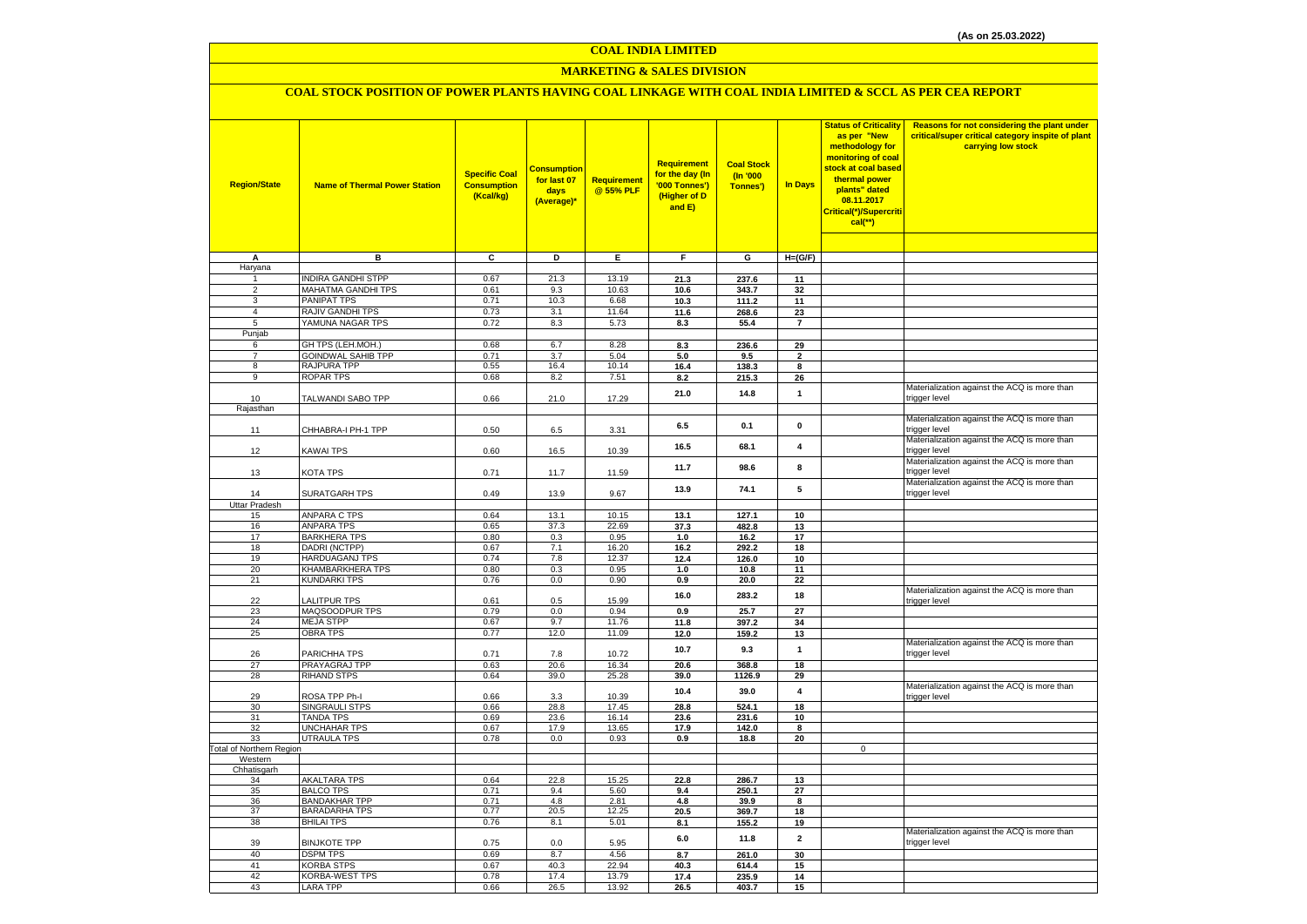#### **COAL INDIA LIMITED**

## **MARKETING & SALES DIVISION**

## **COAL STOCK POSITION OF POWER PLANTS HAVING COAL LINKAGE WITH COAL INDIA LIMITED & SCCL AS PER CEA REPORT**

| <b>Region/State</b>            | <b>Name of Thermal Power Station</b>        | <b>Specific Coal</b><br><b>Consumption</b><br>(Kcal/kg) | <b>Consumption</b><br>for last 07<br>days<br>(Average)* | <b>Requirement</b><br>@ 55% PLF | Requirement<br>for the day (In<br>'000 Tonnes')<br>(Higher of D<br>and E) | <b>Coal Stock</b><br>(In '000<br>Tonnes') | <b>In Days</b>          | <b>Status of Criticality</b><br>as per "New<br>methodology for<br>monitoring of coal<br>stock at coal based<br>thermal power<br>plants" dated<br>08.11.2017<br>Critical(*)/Supercriti<br>$cal$ (**) | Reasons for not considering the plant under<br>critical/super critical category inspite of plant<br>carrying low stock |
|--------------------------------|---------------------------------------------|---------------------------------------------------------|---------------------------------------------------------|---------------------------------|---------------------------------------------------------------------------|-------------------------------------------|-------------------------|-----------------------------------------------------------------------------------------------------------------------------------------------------------------------------------------------------|------------------------------------------------------------------------------------------------------------------------|
|                                |                                             |                                                         |                                                         |                                 |                                                                           |                                           |                         |                                                                                                                                                                                                     |                                                                                                                        |
| А                              | в                                           | c                                                       | D                                                       | Ε                               | F                                                                         | G                                         | $H=(G/F)$               |                                                                                                                                                                                                     | Materialization against the ACQ is more than                                                                           |
| 44                             | NAWAPARA TPP                                | 0.79                                                    | 3.0                                                     | 6.28                            | 6.3                                                                       | 1.9                                       | 0                       |                                                                                                                                                                                                     | trigger level                                                                                                          |
| 45                             | PATHADI TPP                                 | 0.65                                                    | 8.8                                                     | 5.18                            | 8.8                                                                       | 75.1                                      | $\boldsymbol{9}$        |                                                                                                                                                                                                     |                                                                                                                        |
| 46                             | <b>SIPAT STPS</b>                           | 0.68                                                    | 37.9                                                    | 26.62                           | 37.9                                                                      | 612.3                                     | 16                      |                                                                                                                                                                                                     |                                                                                                                        |
| 47                             | <b>TAMNAR TPP</b>                           | 0.84                                                    | 41.7                                                    | 26.52                           | 41.7                                                                      | 71.0                                      | $\overline{\mathbf{2}}$ |                                                                                                                                                                                                     | Materialization against the ACQ is more than<br>trigger level                                                          |
|                                |                                             |                                                         |                                                         |                                 | 21.1                                                                      | 94.9                                      | 5                       |                                                                                                                                                                                                     | Materialization against the ACQ is more than                                                                           |
| 48<br>Gujarat                  | UCHPINDA TPP                                | 0.75                                                    | 21.1                                                    | 14.22                           |                                                                           |                                           |                         |                                                                                                                                                                                                     | trigger level                                                                                                          |
|                                |                                             |                                                         |                                                         |                                 |                                                                           |                                           |                         |                                                                                                                                                                                                     | Materialization against the ACQ is more than                                                                           |
| 49                             | <b>GANDHI NAGAR TPS</b>                     | 0.69                                                    | 9.1                                                     | 5.71                            | 9.1                                                                       | 116.4                                     | 13                      |                                                                                                                                                                                                     | trigger level                                                                                                          |
| 50                             | SABARMATI (D-F STATIONS)                    | 0.57                                                    | 4.9                                                     | 2.74                            | 4.9                                                                       | 30.0                                      | #REF!                   |                                                                                                                                                                                                     |                                                                                                                        |
| 51                             | UKAI TPS                                    | 0.67                                                    | 14.8                                                    | 9.85                            | 14.8                                                                      | 90.4                                      | 6                       |                                                                                                                                                                                                     | Materialization against the ACQ is more than<br>trigger level                                                          |
| 52                             | <b>WANAKBORI TPS</b>                        | 0.67                                                    | 19.2                                                    | 20.22                           | 20.2                                                                      | 56.9                                      | 3                       |                                                                                                                                                                                                     | Materialization against the ACQ is more than<br>trigger level                                                          |
| Madhya Pradesh                 |                                             |                                                         |                                                         |                                 |                                                                           |                                           |                         |                                                                                                                                                                                                     |                                                                                                                        |
| 53                             | AMARKANTAK EXT TPS                          | 0.65                                                    | 1.0                                                     | 1.80                            | 1.8                                                                       | 43.2                                      | 24                      |                                                                                                                                                                                                     |                                                                                                                        |
| 54                             | ANUPPUR TPP                                 | 0.65                                                    | 18.1                                                    | 10.31                           | 18.1                                                                      | 297.0                                     | 16                      |                                                                                                                                                                                                     |                                                                                                                        |
| 55                             | <b>BINA TPS</b>                             | 0.74                                                    | 7.9                                                     | 4.88                            | 7.9                                                                       | 63.4                                      | 8                       |                                                                                                                                                                                                     | Materialization against the ACQ is more than                                                                           |
| 56                             | GADARWARA TPP                               | 0.66                                                    | 19.8                                                    | 13.93                           | 19.8                                                                      | 96.1                                      | 5                       |                                                                                                                                                                                                     | trigger level                                                                                                          |
| 57                             | KHARGONE STPP                               | 0.60                                                    | 11.7                                                    | 10.45                           | 11.7                                                                      | 105.4                                     | 9                       |                                                                                                                                                                                                     | Materialization against the ACQ is more than<br>trigger level                                                          |
| 58                             | SANJAY GANDHI TPS                           | 0.82                                                    | 19.1                                                    | 14.57                           | 19.1                                                                      | 60.1                                      | 3                       |                                                                                                                                                                                                     | Non payment of dues                                                                                                    |
| 59                             | SATPURA TPS                                 | 0.67                                                    | 6.8                                                     | 11.79                           | 11.8                                                                      | 29.5                                      | $\overline{\mathbf{2}}$ |                                                                                                                                                                                                     | Non Payment of Dues                                                                                                    |
| 60                             | <b>SEIONI TPP</b>                           | 0.64                                                    | 7.1                                                     | 5.06                            | 7.1                                                                       | 170.0                                     | 24                      |                                                                                                                                                                                                     |                                                                                                                        |
| 61                             | SHREE SINGAJI TPP                           | 0.71                                                    | 23.8                                                    | 23.50                           | 23.8                                                                      | 86.5                                      | 4                       |                                                                                                                                                                                                     | Non Payment of Dues                                                                                                    |
| 62<br>Maharashtra              | <b>VINDHYACHAL STPS</b>                     | 0.69                                                    | 51.2                                                    | 43.60                           | 51.2                                                                      | 1571.8                                    | 31                      |                                                                                                                                                                                                     |                                                                                                                        |
| 63                             | AMRAVATI TPS                                | 0.62                                                    | 16.3                                                    | 11.07                           | 16.3                                                                      | 49.1                                      | 3                       |                                                                                                                                                                                                     | Materialization against the ACQ is more than<br>trigger level                                                          |
| 64                             | <b>BHUSAWAL TPS</b>                         | 0.72                                                    | 15.5                                                    | 11.44                           | 15.5                                                                      | 17.8                                      | $\overline{1}$          |                                                                                                                                                                                                     | Non payment of dues                                                                                                    |
| 65                             | <b>BUTIBORI TPP</b>                         | 0.67                                                    | 0.0                                                     | 5.31                            | 5.3                                                                       | 59.7                                      | 11                      |                                                                                                                                                                                                     |                                                                                                                        |
| 66                             | CHANDRAPUR(MAHARASHTRA) STPS                | 0.78                                                    | 44.2                                                    | 30.17                           | 44.2                                                                      | 319.9                                     | $\overline{7}$          |                                                                                                                                                                                                     | Non payment of dues                                                                                                    |
| 67                             | DAHANU TPS                                  | 0.62                                                    | 6.4                                                     | 4.09                            | 6.4                                                                       | 5.2                                       | $\mathbf{1}$            |                                                                                                                                                                                                     | Materialization against the ACQ is more than<br>trigger level                                                          |
|                                |                                             |                                                         |                                                         |                                 | 7.9                                                                       | 50.5                                      | 6                       |                                                                                                                                                                                                     | Materialization against the ACQ is more than                                                                           |
| 68                             | DHARIWAL TPP                                | 0.67                                                    | 7.9                                                     | 5.34                            | 9.1                                                                       | 3.8                                       | 0                       |                                                                                                                                                                                                     | trigger level<br>Materialization against the ACQ is more than                                                          |
| 69                             | <b>GMR WARORA TPS</b>                       | 0.67                                                    | 9.1                                                     | 5.29                            |                                                                           |                                           |                         |                                                                                                                                                                                                     | trigger level                                                                                                          |
| 70<br>71                       | <b>KHAPARKHEDA TPS</b><br><b>KORADI TPS</b> | 0.89<br>0.76                                            | 18.8<br>26.1                                            | 15.72<br>22.08                  | 18.8                                                                      | 201.1                                     | 11                      |                                                                                                                                                                                                     | Non payment of dues                                                                                                    |
| 72                             | <b>MAUDA TPS</b>                            | 0.70                                                    | 23.9                                                    | 21.29                           | 26.1<br>23.9                                                              | 42.6<br>234.2                             | $\overline{2}$<br>10    |                                                                                                                                                                                                     |                                                                                                                        |
| 73                             | <b>NASIK TPS</b>                            | 0.81                                                    | 6.8                                                     | 6.72                            | $\bf6.8$                                                                  | 17.1                                      | $\mathbf{2}$            |                                                                                                                                                                                                     | Non payment of dues                                                                                                    |
| 74                             | <b>PARAS TPS</b>                            | 0.74                                                    | 7.3                                                     | 4.90                            | $\bf 7.3$                                                                 | 10.7                                      | $\mathbf{1}$            |                                                                                                                                                                                                     | Non payment of dues                                                                                                    |
| 75                             | <b>PARLITPS</b>                             | 0.67                                                    | 6.6                                                     | 6.65                            | 6.7                                                                       | 23.3                                      | 3                       |                                                                                                                                                                                                     | Non payment of dues                                                                                                    |
| 76                             | <b>SOLAPUR STPS</b>                         | 0.56                                                    | 15.9                                                    | 9.73                            | 15.9                                                                      | 60.2                                      | 4                       |                                                                                                                                                                                                     | Materialization against the ACQ is more than<br>trigger level                                                          |
| 77                             | <b>TIRORA TPS</b>                           | 0.66                                                    | 46.5                                                    | 28.73                           | 46.5                                                                      | 172.8                                     | 4                       |                                                                                                                                                                                                     | Materialization against the ACQ is more than<br>trigger level                                                          |
| 78                             | WARDHA WARORA TPP                           | 0.66                                                    | 4.0                                                     | 4.71                            | 4.7                                                                       | 175.1                                     | 37                      |                                                                                                                                                                                                     |                                                                                                                        |
| <b>Total of Western Region</b> |                                             |                                                         |                                                         |                                 |                                                                           |                                           |                         | $\mathbf 0$                                                                                                                                                                                         |                                                                                                                        |
| Southern                       |                                             |                                                         |                                                         |                                 |                                                                           |                                           |                         |                                                                                                                                                                                                     |                                                                                                                        |
| Andhra Pradesh                 |                                             |                                                         |                                                         |                                 |                                                                           |                                           |                         |                                                                                                                                                                                                     |                                                                                                                        |
| 79                             | DAMODARAM SANJEEVAIAH TPS                   | 0.66                                                    | 14.5                                                    | 13.85                           | 14.5                                                                      | 36.6                                      | 3                       |                                                                                                                                                                                                     | Materialization against the ACQ is more than<br>trigger level                                                          |
| 80                             | Dr. N.TATA RAO TPS                          | 0.77                                                    | 27.7                                                    | 17.90                           | 27.7                                                                      | 65.9                                      | $\mathbf{2}$            |                                                                                                                                                                                                     | Materialization against the ACQ is more than<br>trigger level                                                          |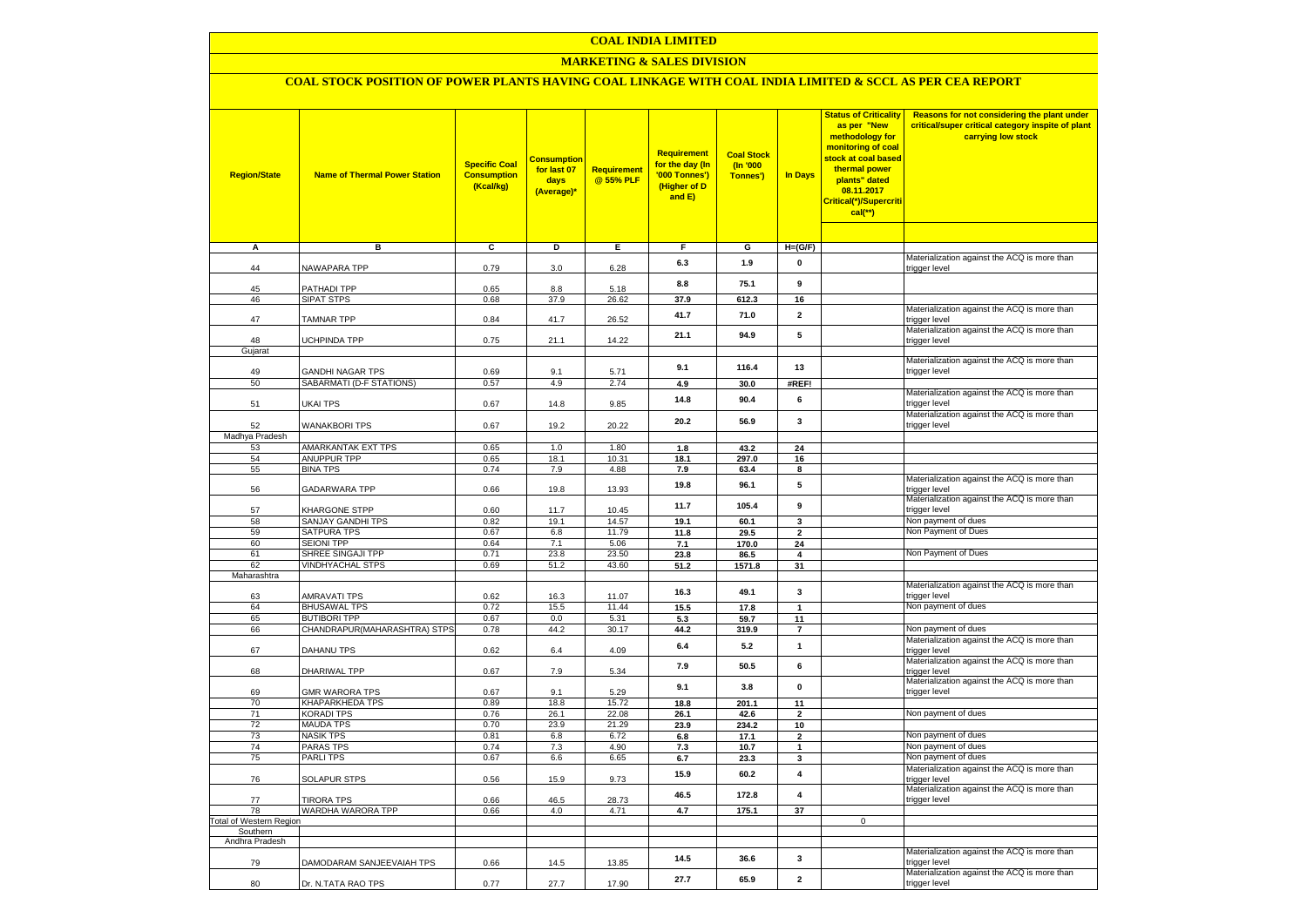## **COAL INDIA LIMITED**

## **MARKETING & SALES DIVISION**

# **COAL STOCK POSITION OF POWER PLANTS HAVING COAL LINKAGE WITH COAL INDIA LIMITED & SCCL AS PER CEA REPORT**

| <b>Region/State</b>                        | <b>Name of Thermal Power Station</b>         | <b>Specific Coal</b><br><b>Consumption</b><br>(Kcal/kg) | <mark>Consumption</mark><br>for last 07<br>days<br>(Average)* | <b>Requirement</b><br>@ 55% PLF | <b>Requirement</b><br>for the day (In<br>'000 Tonnes')<br>(Higher of D<br>and E) | <b>Coal Stock</b><br>(In '000<br>Tonnes') | <b>In Days</b>              | <b>Status of Criticality</b><br>as per "New<br>methodology for<br>monitoring of coal<br>stock at coal based<br>thermal power<br>plants" dated<br>08.11.2017<br>Critical(*)/Supercriti<br>$cal$ (**) | Reasons for not considering the plant under<br>critical/super critical category inspite of plant<br>carrying low stock |
|--------------------------------------------|----------------------------------------------|---------------------------------------------------------|---------------------------------------------------------------|---------------------------------|----------------------------------------------------------------------------------|-------------------------------------------|-----------------------------|-----------------------------------------------------------------------------------------------------------------------------------------------------------------------------------------------------|------------------------------------------------------------------------------------------------------------------------|
|                                            |                                              |                                                         |                                                               |                                 |                                                                                  |                                           |                             |                                                                                                                                                                                                     |                                                                                                                        |
| А<br>81                                    | в<br>PAINAMPURAM TPP                         | c<br>0.59                                               | D<br>19.4                                                     | Е<br>10.21                      | F<br>19.4                                                                        | G<br>134.7                                | $H=(G/F)$<br>$\overline{7}$ |                                                                                                                                                                                                     |                                                                                                                        |
|                                            |                                              |                                                         |                                                               |                                 |                                                                                  |                                           |                             |                                                                                                                                                                                                     | Materialization against the ACQ is more than                                                                           |
| 82                                         | RAYALASEEMA TPS                              | 0.76                                                    | 19.0                                                          | 16.60                           | 19.0                                                                             | 46.1                                      | $\overline{2}$              |                                                                                                                                                                                                     | trigger level                                                                                                          |
| 83                                         | <b>SIMHADRI</b>                              | 0.78                                                    | 33.5                                                          | 20.54                           | 33.5                                                                             | 275.6                                     | 8                           |                                                                                                                                                                                                     |                                                                                                                        |
| 84                                         | <b>SGPL TPP</b>                              | 0.53                                                    | 16.4                                                          | 9.26                            | 16.4                                                                             | 21.9                                      | $\mathbf{1}$                |                                                                                                                                                                                                     | Materialization against the ACQ is more than<br>trigger level                                                          |
| 85                                         | <b>VIZAG TPP</b>                             | 0.67                                                    | 2.6                                                           | 9.20                            | 9.2                                                                              | 36.7                                      | $\overline{4}$              |                                                                                                                                                                                                     |                                                                                                                        |
| Karnataka                                  |                                              |                                                         |                                                               |                                 |                                                                                  |                                           |                             |                                                                                                                                                                                                     |                                                                                                                        |
|                                            |                                              |                                                         |                                                               |                                 | 14.2                                                                             | 56.5                                      | $\overline{\mathbf{4}}$     |                                                                                                                                                                                                     | Materialization against the ACQ is more than                                                                           |
| 86                                         | <b>BELLARY TPS</b>                           | 0.63                                                    | 14.0                                                          | 14.23                           |                                                                                  |                                           |                             |                                                                                                                                                                                                     | trigger level<br>Materialization against the ACQ is more than                                                          |
| 87                                         | <b>KUDGI STPP</b>                            | 0.63                                                    | 29.0                                                          | 19.90                           | 29.0                                                                             | 23.2                                      | $\mathbf{1}$                |                                                                                                                                                                                                     | trigger level                                                                                                          |
|                                            |                                              |                                                         |                                                               |                                 | 15.0                                                                             | 18.1                                      | $\mathbf{1}$                |                                                                                                                                                                                                     | Materialization against the ACQ is more than                                                                           |
| 88                                         | RAICHUR TPS                                  | 0.66                                                    | 12.7                                                          | 14.98                           |                                                                                  |                                           |                             |                                                                                                                                                                                                     | trigger level                                                                                                          |
| 89                                         | YERMARUS TPP                                 | 0.62                                                    | 13.9                                                          | 13.09                           | 13.9                                                                             | 12.9                                      | $\overline{1}$              |                                                                                                                                                                                                     | Materialization against the ACQ is more than                                                                           |
| Tamil Nadu                                 |                                              |                                                         |                                                               |                                 |                                                                                  |                                           |                             |                                                                                                                                                                                                     | trigger level                                                                                                          |
|                                            |                                              |                                                         |                                                               |                                 |                                                                                  |                                           |                             |                                                                                                                                                                                                     | Materialization against the ACQ is more than                                                                           |
| 90                                         | METTUR TPS                                   | 0.81                                                    | 9.1                                                           | 8.98                            | 9.1                                                                              | 44.0                                      | 5                           |                                                                                                                                                                                                     | trigger level                                                                                                          |
|                                            |                                              |                                                         |                                                               |                                 | 6.2                                                                              | 62.7                                      | 10                          |                                                                                                                                                                                                     | Materialization against the ACQ is more than                                                                           |
| 91                                         | METTUR TPS - II                              | 0.78                                                    | 6.2                                                           | 6.16                            |                                                                                  |                                           |                             |                                                                                                                                                                                                     | trigger level<br>Materialization against the ACQ is more than                                                          |
| 92                                         | NORTH CHENNAI TPS                            | 0.82                                                    | 32.6                                                          | 19.78                           | 32.6                                                                             | 120.2                                     | 4                           |                                                                                                                                                                                                     | trigger level                                                                                                          |
|                                            |                                              |                                                         |                                                               |                                 |                                                                                  |                                           |                             |                                                                                                                                                                                                     | Materialization against the ACQ is more than                                                                           |
| 93                                         | <b>TUTICORIN TPS</b>                         | 0.96                                                    | 6.6                                                           | 13.31                           | 13.3                                                                             | 19.2                                      | $\mathbf{1}$                |                                                                                                                                                                                                     | trigger level                                                                                                          |
| 94                                         | <b>VALLUR TPP</b>                            | 0.72                                                    | 24.9                                                          | 14.26                           | 24.9                                                                             | 154.8                                     | 6                           |                                                                                                                                                                                                     |                                                                                                                        |
| Telangana                                  |                                              |                                                         |                                                               |                                 |                                                                                  |                                           |                             |                                                                                                                                                                                                     |                                                                                                                        |
| 95<br>96                                   | <b>BHADRADRI TPP</b><br>KAKATIYA TPS         | 0.69<br>0.57                                            | 11.6<br>14.1                                                  | 9.83<br>8.33                    | 11.6<br>14.1                                                                     | 108.1<br>126.0                            | 9<br>9                      |                                                                                                                                                                                                     |                                                                                                                        |
| 97                                         | KOTHAGUDEM TPS (NEW)                         | 0.64                                                    | 12.8                                                          | 8.46                            | 12.8                                                                             | 109.4                                     | 9                           |                                                                                                                                                                                                     |                                                                                                                        |
| 98                                         | KOTHAGUDEM TPS (STAGE-7)                     | 0.50                                                    | 9.2                                                           | 5.23                            | 9.2                                                                              | 91.7                                      | 10                          |                                                                                                                                                                                                     |                                                                                                                        |
| 99                                         | RAMAGUNDEM STPS                              | 0.62                                                    | 33.6                                                          | 21.33                           | 33.6                                                                             | 254.1                                     | 8                           |                                                                                                                                                                                                     |                                                                                                                        |
| 100                                        | RAMAGUNDEM-B TPS                             | 0.77                                                    | 0.6                                                           | 0.64                            | 0.6                                                                              | 8.1                                       | 13                          |                                                                                                                                                                                                     |                                                                                                                        |
| 101                                        | <b>SINGARENI TPP</b>                         | 0.58                                                    | 16.3                                                          | 9.12                            | 16.3                                                                             | 110.3                                     | $\overline{7}$              |                                                                                                                                                                                                     |                                                                                                                        |
| <b>Total of Southern Region</b><br>Eastern |                                              |                                                         |                                                               |                                 |                                                                                  |                                           |                             | $\mathsf 0$                                                                                                                                                                                         |                                                                                                                        |
| Bihar                                      |                                              |                                                         |                                                               |                                 |                                                                                  |                                           |                             |                                                                                                                                                                                                     |                                                                                                                        |
| 102                                        | <b>BARAUNI TPS</b>                           | 0.63                                                    | 3.9                                                           | 5.90                            | 5.9                                                                              | 150.8                                     | 26                          |                                                                                                                                                                                                     |                                                                                                                        |
| 103                                        | <b>BARHI</b>                                 | 0.67                                                    | 8.7                                                           | 5.84                            | 8.7                                                                              | 136.9                                     | 16                          |                                                                                                                                                                                                     |                                                                                                                        |
| 104                                        | <b>BARH II</b>                               | 0.67                                                    | 17.5                                                          | 11.67                           | 17.5                                                                             | 273.7                                     | 16                          |                                                                                                                                                                                                     |                                                                                                                        |
| 105                                        | KAHALGAON TPS                                | 0.80                                                    | 24.4                                                          | 24.62                           | 24.6                                                                             | 174.1                                     | $\overline{7}$              |                                                                                                                                                                                                     | Materialization against the ACQ is more than<br>trigger level                                                          |
|                                            |                                              |                                                         |                                                               |                                 |                                                                                  |                                           |                             |                                                                                                                                                                                                     | Materialization against the ACQ is more than                                                                           |
| 106                                        | MUZAFFARPUR TPS                              | 0.77                                                    | 5.7                                                           | 3.95                            | 5.7                                                                              | 70.7                                      | 12                          |                                                                                                                                                                                                     | trigger level                                                                                                          |
| 107                                        | NABINAGAR STPP                               | 0.58                                                    | 19.0                                                          | 10.14                           | 19.0                                                                             | 280.9                                     | 15                          |                                                                                                                                                                                                     |                                                                                                                        |
| 108                                        | <b>NABINAGAR TPP</b>                         | 0.69                                                    | 15.3                                                          | 9.06                            | 15.3                                                                             | 68.3                                      | $\overline{4}$              |                                                                                                                                                                                                     |                                                                                                                        |
| Jharkhand                                  | BOKARO TPS `A` EXP                           | 0.57                                                    | 6.1                                                           | 3.78                            |                                                                                  |                                           |                             |                                                                                                                                                                                                     |                                                                                                                        |
| 109<br>110                                 | CHANDRAPURA(DVC) TPS                         | 0.61                                                    | 7.5                                                           | 4.06                            | 6.1<br>7.5                                                                       | 234.1<br>142.9                            | 39<br>19                    |                                                                                                                                                                                                     |                                                                                                                        |
| 111                                        | JOJOBERA TPS                                 | 0.69                                                    | 3.3                                                           | 2.18                            | 3.3                                                                              | 85.4                                      | 26                          |                                                                                                                                                                                                     |                                                                                                                        |
| 112                                        | KODARMA TPP                                  | 0.62                                                    | 13.7                                                          | 8.23                            | 13.7                                                                             | 155.4                                     | 11                          |                                                                                                                                                                                                     |                                                                                                                        |
|                                            |                                              |                                                         |                                                               |                                 | 8.2                                                                              | 24.4                                      | 3                           |                                                                                                                                                                                                     | Materialization against the ACQ is more than                                                                           |
| 113<br>114                                 | MAHADEV PRASAD STPP<br><b>MAITHON RB TPP</b> | 0.70<br>0.64                                            | 8.2<br>6.9                                                    | 5.01<br>8.89                    | 8.9                                                                              | 315.0                                     | 35                          |                                                                                                                                                                                                     | trigger level                                                                                                          |
|                                            |                                              |                                                         |                                                               |                                 |                                                                                  |                                           |                             |                                                                                                                                                                                                     | Materialization against the ACQ is more than                                                                           |
| 115                                        | <b>TENUGHAT TPS</b>                          | 0.75                                                    | 5.1                                                           | 4.16                            | 5.1                                                                              | 37.3                                      | $\overline{7}$              |                                                                                                                                                                                                     | trigger level                                                                                                          |
| Odisha                                     |                                              |                                                         |                                                               |                                 |                                                                                  |                                           |                             |                                                                                                                                                                                                     |                                                                                                                        |
| 116                                        | <b>DARLIPALI STPS</b>                        | 0.71                                                    | 27.6                                                          | 14.95                           | 27.6                                                                             | 398.9                                     | 14                          |                                                                                                                                                                                                     |                                                                                                                        |
| 117                                        | <b>DERANG TPP</b>                            | 0.70                                                    | 18.1                                                          | 11.10                           | 18.1                                                                             | 1150.0                                    | 64                          |                                                                                                                                                                                                     |                                                                                                                        |
| 118                                        | <b>IB VALLEY TPS</b>                         | 0.83                                                    | 26.4                                                          | 19.16                           | 26.4                                                                             | 234.9                                     | 9                           |                                                                                                                                                                                                     |                                                                                                                        |